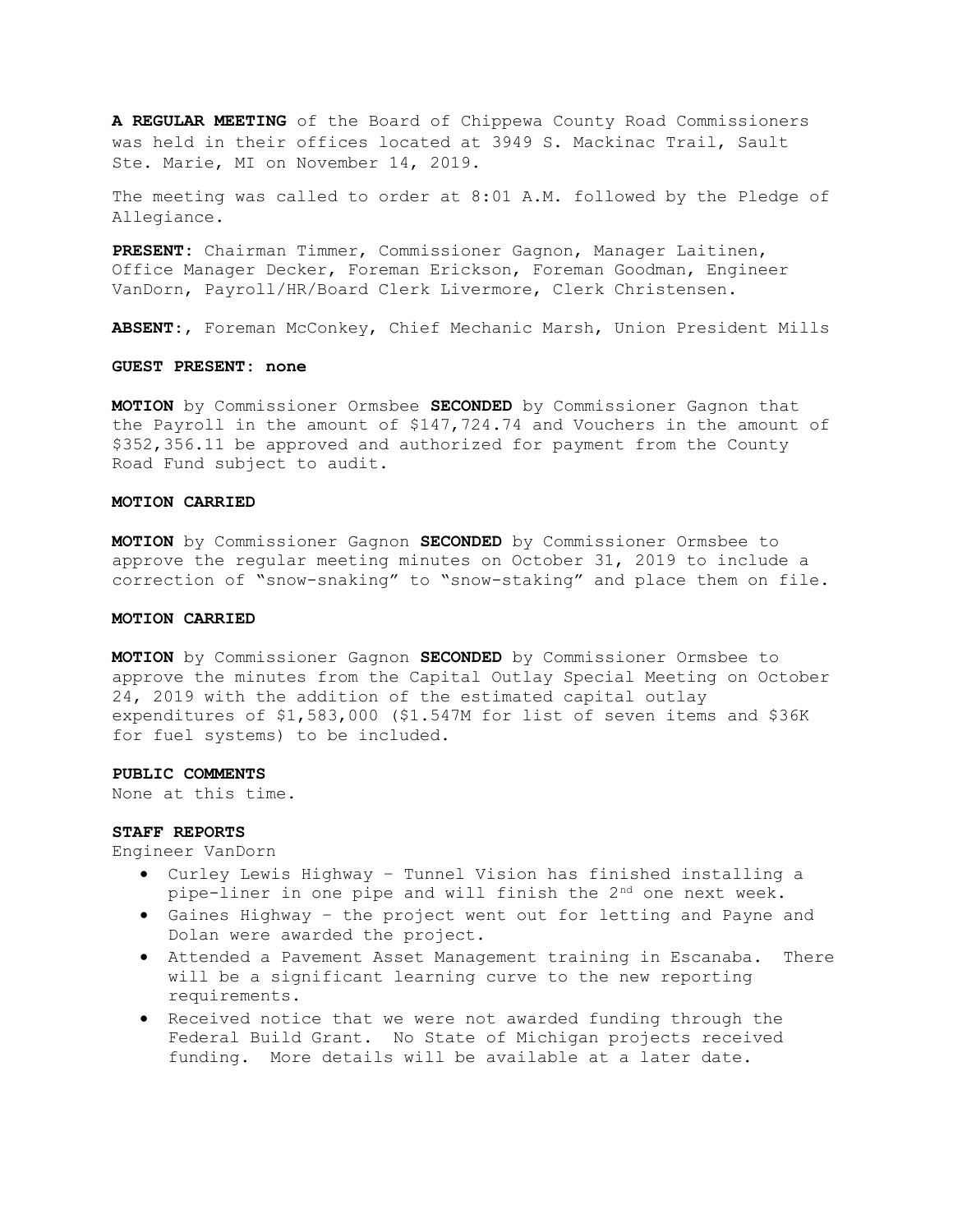Foreman Erickson

- Finished snow-staking.
- Took several loads of sand to Drummond Island.
- Roads are freezing up and creating a nice hard base.
- Jayson Cairns from Neebish Island has been transferred to the Sault garage.
- Graders have been out cutting the snow pack.

Foreman Goodman

- We have jumped into winter and have a couple of routes left to snow-stake.
- Our roads are in good shape and the gravel roads are frozen.

Foreman McConkey No Report

Office Manager Decker

- We got a letter from Treasury indicating our back payments to correct their overpayment error is finished.
- The Windows 10 updates are proving to be a problem in the outlying garages. The computer needs to be on to update and with the lid closed it goes to sleep and won't update. The pending update eats up memory until it is complete and the updates take some time.

Clerk Christensen

- Learning the state reports with Brian.
- We have all of our drivers registered in the FMC Clearinghouse.
- Clerk Livermore and I visited Drummond Island to register the drivers there and then had a tour of the island so we have a better understanding of the area to aid in answering telephone questions.

Union President Mills

No Report

Payroll/H.R./Board Clerk Livermore

Nothing at this time.

Chief Mechanic Marsh

No Report.

# MANAGER'S REPORT

 Visited the Paradise Garage site. Engineer VanDorn and I met with Ms. Nodurft, Mr. Bicknell, and Scott Schaefer from EGLE (MDEQ) regarding the site. Ms. Nodurft and Mr. Bicknell want the area fenced off for public protection. Due to concern regarding odor in the area, in the Spring, EGLE will do air quality testing